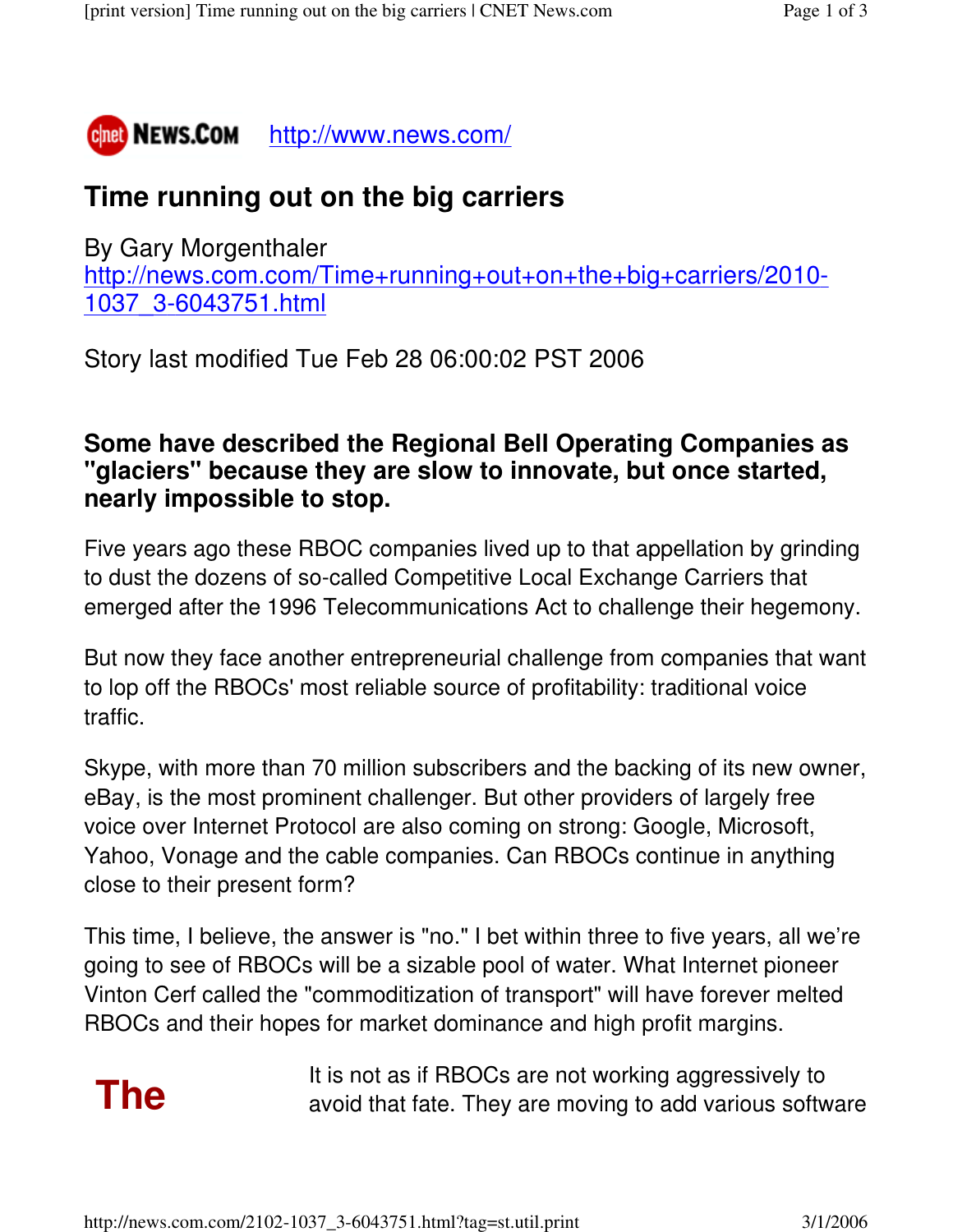## **cracking of RBOC dominance, like the calving of glaciers, will be heard for miles.**

filters and flow management systems to control access to the communications systems. And they are exercising their considerable lobbying clout in Washington to help preserve their control over the infrastructure they've spent billions of dollars building. Look for RBOCs to counter arguments for "network neutrality" with talk about "fair use networking." We can expect the same mixture of self-justification, guile and below-the-surface barrier building that the RBOCs have proven so adept at in the past.

This time, moreover, RBOCs have created an apparently powerful fallback position in the form of wireless. By controlling most wireless companies, RBOCs have temporarily assured themselves of

growing numbers of voice subscribers, even while they lose their landline base. As new digital functions, such as e-mail and video, have expanded to cellular, RBOCs have created strongholds of subscriber-only mobile services like "mobisodes" and video games. Verizon, for one, is reinforcing those efforts with brand-building advertising featuring the likes of Shaquille O'Neal.

It all looks imposing. Yet this time, the forces arrayed against the RBOCs are even more imposing. These include the many well-bankrolled competitors already backing VoIP. Collectively, they can marshall more clout with legislators and consumers than the RBOCs have ever faced. Consider the deal that Google, Skype and other investors have just put together with Spain's Fon to create a worldwide network of wireless hotspots. RBOCs have never faced competition this bold, this strong and this agile.

The new forces also include new technological permutations that promise to become just as disruptive as VoIP. A real breakthrough, for example, will occur in a year or two, when wireless technology reaches the point where voice becomes just one immaterial sideband of ever-larger data streams. Then voice over Wi-Fi should become generally ubiquitous over desktops and laptops.

Cellular customers will then be able to bypass most of the telephone network most of the time. How long before you sign up for anything more than basic